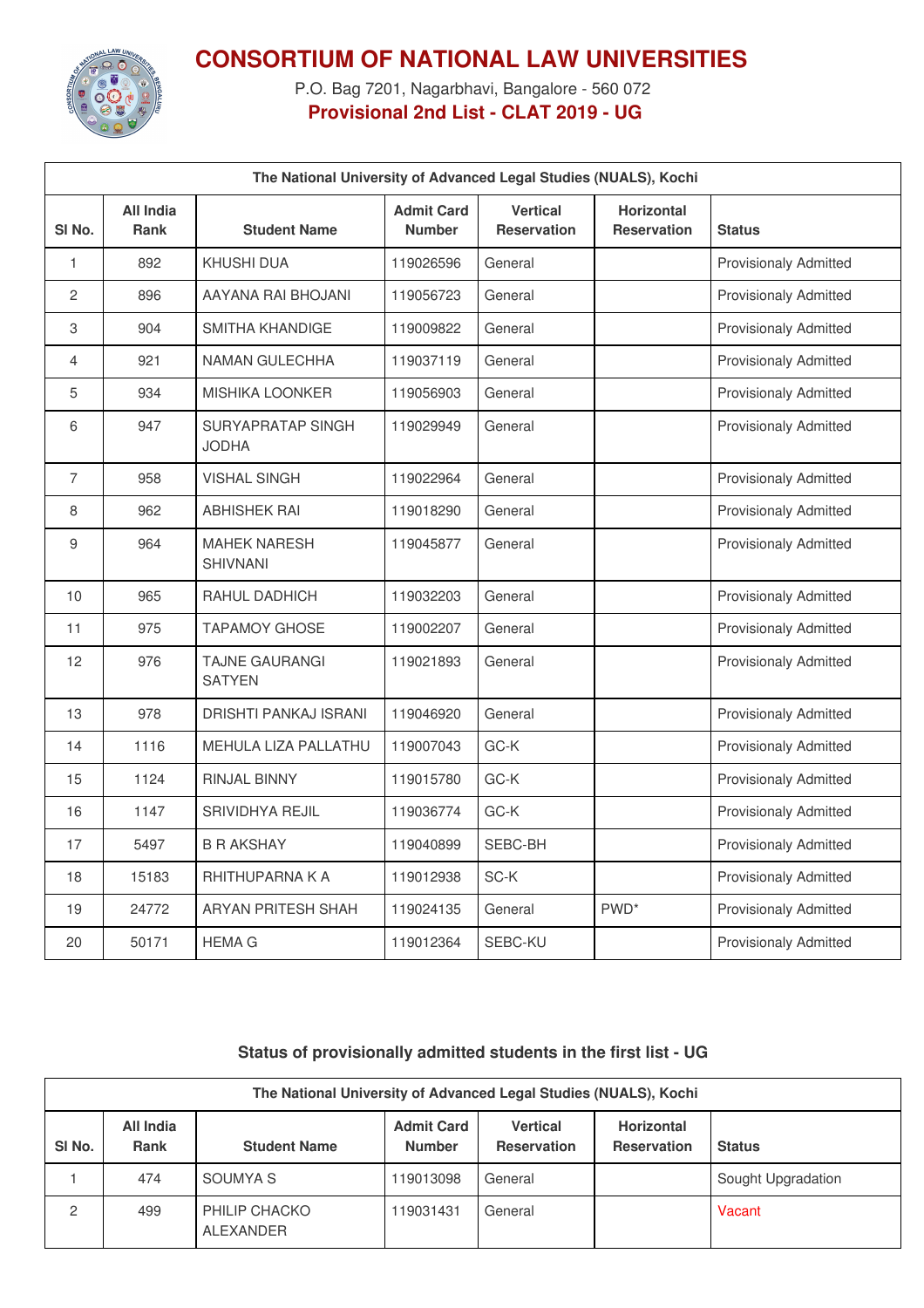| The National University of Advanced Legal Studies (NUALS), Kochi |                                 |                                    |                                    |                                       |                                         |                              |
|------------------------------------------------------------------|---------------------------------|------------------------------------|------------------------------------|---------------------------------------|-----------------------------------------|------------------------------|
| SI No.                                                           | <b>All India</b><br><b>Rank</b> | <b>Student Name</b>                | <b>Admit Card</b><br><b>Number</b> | <b>Vertical</b><br><b>Reservation</b> | <b>Horizontal</b><br><b>Reservation</b> | <b>Status</b>                |
| 3                                                                | 576                             | <b>KEVIN DAVIS</b>                 | 119004288                          | General                               |                                         | Sought Upgradation           |
| 4                                                                | 620                             | <b>ANURAG R NAIR</b>               | 119008094                          | General                               |                                         | Vacant                       |
| 5                                                                | 629                             | <b>ABISHEK CHEMPAK</b>             | 119042638                          | General                               |                                         | Vacant                       |
| 6                                                                | 633                             | ARADHANA ASHISH<br>VAISHNAV        | 119000259                          | General                               |                                         | Sought Upgradation           |
| $\overline{7}$                                                   | 646                             | ATHIRA NANDAKUMAR                  | 119011118                          | General                               |                                         | <b>Provisionaly Admitted</b> |
| 8                                                                | 648                             | <b>MARIAM GEORGE</b>               | 119012587                          | General                               |                                         | Vacant                       |
| 9                                                                | 677                             | <b>ANAND S</b>                     | 119001433                          | General                               |                                         | Sought Upgradation           |
| 10                                                               | 699                             | <b>CERIN JOHN</b>                  | 119020731                          | General                               |                                         | <b>Provisionaly Admitted</b> |
| 11                                                               | 705                             | PARAMESWARAN<br>CHIDAMPARAM        | 119009037                          | General                               |                                         | <b>Provisionaly Admitted</b> |
| 12                                                               | 744                             | <b>MEGHA CHARUDATTA</b><br>PHADKAY | 119066232                          | General                               |                                         | Sought Upgradation           |
| 13                                                               | 760                             | <b>SASTHIBRATA PANDA</b>           | 119032462                          | General                               |                                         | Vacant                       |
| 14                                                               | 789                             | <b>ARYAMAN</b>                     | 119000729                          | General                               |                                         | Sought Upgradation           |
| 15                                                               | 819                             | DHRUV ASHOKA HOLLA                 | 119015281                          | General                               |                                         | Vacant                       |
| 16                                                               | 820                             | <b>ABHIGYA SINGH</b>               | 119018560                          | General                               |                                         | Sought Upgradation           |
| 17                                                               | 832                             | <b>KV KAILASH</b><br>RAMANATHAN    | 119063314                          | General                               |                                         | <b>Provisionaly Admitted</b> |
| 18                                                               | 836                             | <b>HEMANG DIXIT</b>                | 119046733                          | General                               |                                         | Sought Upgradation           |
| 19                                                               | 837                             | SHREEYANSHI ATHARV                 | 119012231                          | General                               |                                         | Sought Upgradation           |
| 20                                                               | 839                             | ANUJ SHARMA                        | 119024598                          | General                               |                                         | Vacant                       |
| 21                                                               | 840                             | <b>ABHISHEK JAIN</b>               | 119010932                          | General                               |                                         | Vacant                       |
| 22                                                               | 854                             | PULKIT GOYAL                       | 119031383                          | General                               |                                         | Vacant                       |
| 23                                                               | 857                             | KABIR DHAMIJA                      | 119022413                          | General                               |                                         | Vacant                       |
| 24                                                               | 859                             | ADITYA SINGH RAGHAV                | 119032019                          | General                               |                                         | Vacant                       |
| 25                                                               | 868                             | <b>TANMAY GARG</b>                 | 119006878                          | General                               |                                         | Vacant                       |
| 26                                                               | 875                             | <b>RISHUBH S</b>                   | 119029961                          | General                               |                                         | Vacant                       |
| 27                                                               | 876                             | NANDITHA N MENON                   | 119009132                          | General                               |                                         | Sought Upgradation           |
| 28                                                               | 880                             | SATRAJIT SOMAVANSHI                | 119040288                          | General                               |                                         | Vacant                       |
| 29                                                               | 895                             | JUNAID MUHAMMAD<br><b>ANSHAD</b>   | 119010856                          | GC-K                                  |                                         | Vacant                       |
| 30                                                               | 909                             | T S SNEHA                          | 119022489                          | $GC-K$                                |                                         | Sought Upgradation           |
| 31                                                               | 979                             | <b>S ARJUN</b>                     | 119022782                          | GC-K                                  |                                         | Sought Upgradation           |
| 32                                                               | 1000                            | <b>ADITHYAN BIJOY</b>              | 119047809                          | $GC-K$                                |                                         | Vacant                       |
| 33                                                               | 1094                            | SNEHA M NAIR                       | 119025608                          | GC-K                                  |                                         | Provisionaly Admitted        |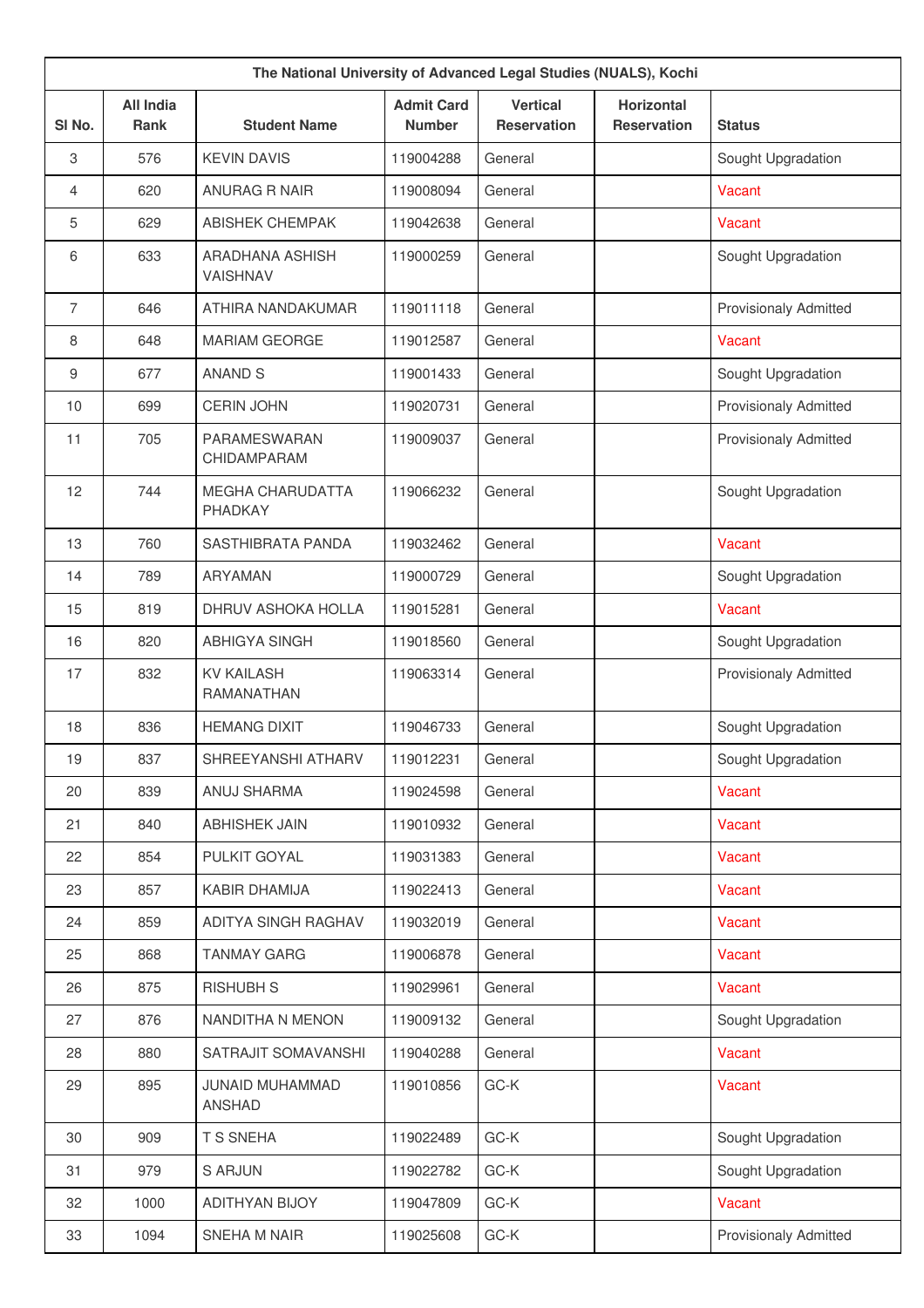| The National University of Advanced Legal Studies (NUALS), Kochi |                                 |                                          |                                    |                                       |                                         |                              |
|------------------------------------------------------------------|---------------------------------|------------------------------------------|------------------------------------|---------------------------------------|-----------------------------------------|------------------------------|
| SI No.                                                           | <b>All India</b><br><b>Rank</b> | <b>Student Name</b>                      | <b>Admit Card</b><br><b>Number</b> | <b>Vertical</b><br><b>Reservation</b> | <b>Horizontal</b><br><b>Reservation</b> | <b>Status</b>                |
| 34                                                               | 1155                            | NAVANEETH S S                            | 119046020                          | SEBC-BH                               |                                         | <b>Provisionaly Admitted</b> |
| 35                                                               | 1347                            | NANDANA C AJITH                          | 119025163                          | SEBC-EZ                               |                                         | <b>Provisionaly Admitted</b> |
| 36                                                               | 1457                            | <b>LAKSHMI RAJ C</b>                     | 119015041                          | SEBC-EZ                               |                                         | <b>Provisionaly Admitted</b> |
| 37                                                               | 1753                            | <b>SRIRAM GIREESHAN</b>                  | 119058088                          | SEBC-EZ                               |                                         | Sought Upgradation           |
| 38                                                               | 1874                            | <b>E.S GEETHIKA</b>                      | 119027331                          | SEBC-EZ                               |                                         | Sought Upgradation           |
| 39                                                               | 1983                            | <b>AQUIL AHAMED</b>                      | 119006770                          | SEBC-MU                               |                                         | <b>Provisionaly Admitted</b> |
| 40                                                               | 2064                            | AMRUTHA SANTHOSH<br><b>KUMAR</b>         | 119029595                          | SEBC-EZ                               |                                         | <b>Provisionaly Admitted</b> |
| 41                                                               | 2261                            | AMEESHA RAFFIK                           | 119027090                          | SEBC-MU                               |                                         | <b>Provisionaly Admitted</b> |
| 42                                                               | 3164                            | <b>ALOK ANTONY</b>                       | 119025711                          | SEBC-LA                               |                                         | Provisionaly Admitted        |
| 43                                                               | 3821                            | AKHILA D V                               | 119027838                          | SEBC-LA                               |                                         | <b>Provisionaly Admitted</b> |
| 44                                                               | 4498                            | AYSHA AAZMY MOIDEEN                      | 119042093                          | SEBC-MU                               |                                         | Provisionaly Admitted        |
| 45                                                               | 4891                            | <b>BHADRA BS</b>                         | 119050458                          | SC-K                                  |                                         | Sought Upgradation           |
| 46                                                               | 5336                            | <b>ARATHY A R</b>                        | 119004459                          | SEBC-BH                               |                                         | Vacant                       |
| 47                                                               | 5923                            | SEFI GRACE JOSE                          | 119051454                          | SEBC-BX                               |                                         | <b>Provisionaly Admitted</b> |
| 48                                                               | 6280                            | <b>IBRAHIM CHERUPULLY</b><br>ABDUL SALAM | 119011191                          | SEBC-MU                               |                                         | <b>Provisionaly Admitted</b> |
| 49                                                               | 8377                            | KAVYA SHUNMUGHAN                         | 119025038                          | SC-K                                  |                                         | <b>Provisionaly Admitted</b> |
| 50                                                               | 9091                            | MADHAV SREEKUMAR                         | 119031596                          | SC-K                                  |                                         | Vacant                       |
| 51                                                               | 12522                           | T T ANANYA PRAKASH                       | 119011136                          | SC-K                                  |                                         | Sought Upgradation           |
| 52                                                               | 13762                           | SAMYUKTA. P. MENON                       | 119006228                          | General                               | PWD <sup>*</sup>                        | <b>Provisionaly Admitted</b> |
| 53                                                               | 14281                           | <b>GAYATRI B</b>                         | 119020474                          | SC-K                                  |                                         | Provisionaly Admitted        |
| 54                                                               | 15767                           | N GOVARDHAN                              | 119037848                          | SEBC-VK                               |                                         | Provisionaly Admitted        |
| 55                                                               | 17549                           | PARVATHY SL                              | 119025536                          | SEBC-KN                               |                                         | Provisionaly Admitted        |
| 56                                                               | 17565                           | LAKSHMIPRIYA T.S.                        | 119026267                          | SEBC-DV                               |                                         | Provisionaly Admitted        |
| 57                                                               | 18700                           | ARPIT UPADHYAY                           | 119072134                          | General                               | PWD <sup>*</sup>                        | Sought Upgradation           |
| 58                                                               | 18939                           | SIDDHARTH SHARMA                         | 119072251                          | General                               | PWD <sup>*</sup>                        | Vacant                       |
| 59                                                               | 19528                           | MAHESWARI SUNEETHAN                      | 119013065                          | ST-K                                  |                                         | Provisionaly Admitted        |
| 60                                                               | 32014                           | ROHITHRAJ M R                            | 119033862                          | SEBC-KU                               |                                         | Vacant                       |

*Note : \* indicates that the seat is allotted based on that horizontal reservation*

## **Vertical**

General - General

GC-K - General Category of Kerala

SC-K - Scheduled Caste of Kerala

ST-K - Scheduled Tribe of Kerala

SEBC-EZ - SEBC - Ezhavas

SEBC-MU - SEBC - Muslims